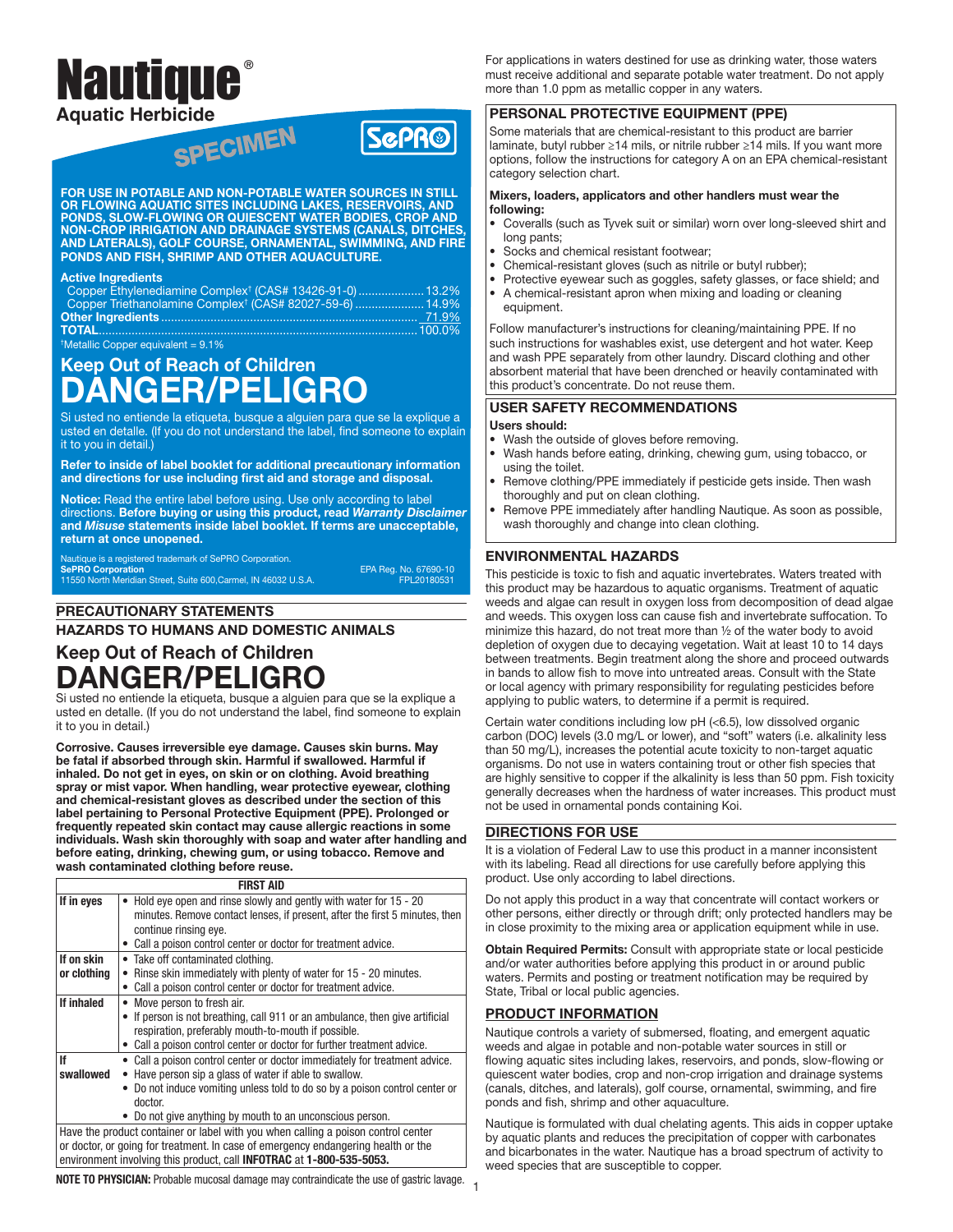#### Treatment Notes

Performance of Nautique is enhanced under certain conditions. It is recommended to consult a SePRO Aquatic Specialist for guidance in implementing a treatment program to achieve optimal results. The following apply to the use of Nautique to achieve optimum effectiveness:

- Treat when growth first begins to appear (if possible) or when target vegetation and algae are actively growing.
- Apply in a manner that will ensure even distribution of the chemical within the treatment area.
- Aquatic weeds typically drop below the surface within 3 to 14 days after treatment. The complete results of treatment will be observed 1 to 4 weeks post-treatment in most cases.
- In heavily infested areas a second application may be necessary. Retreat areas if regrowth begins to appear and seasonal control is desired. Repeating application of Nautique too soon after initial application may have no effect.

#### Precautions and Restrictions

- Do not apply Nautique directly to, or otherwise permit it to come into contact with any desirable plants as injury may result. Do not apply in such a way that concentrated Nautique comes in contact with crops, ornamentals, grass or other desirable plants.
- Wash spray equipment thoroughly before and after each application.

#### Spray Drift Management

A variety of factors including weather conditions (e.g., wind direction, wind speed, temperature, relative humidity) and method of application (e.g., ground, aerial, airblast, chemigation) can influence pesticide drift. The applicator must evaluate all factors and make appropriate adjustments when applying this product.

#### Droplet Size

Apply only as a medium or coarser spray (ASAE standard 572) or a volume mean diameter of 300 microns or greater for spinning atomizer nozzles.

#### Wind Speed

Do not apply at wind speeds greater than 15 mph. Only apply this product if the wind direction favors on-target deposition (approximately 3 to 10 mph), and there are no sensitive areas within 250 feet downwind.

#### Temperature Inversions

If applying at wind speeds less than 3 mph, the applicator must determine if a) conditions of temperature inversion exist, or b) stable atmospheric conditions exist at or below nozzle height. Do not make applications into areas of temperature inversions or stable atmospheric conditions.

#### Other State and Local Requirements

Applicators must follow all state and local pesticide drift requirements regarding application of copper compounds. Where states have more stringent regulations, they must be observed.

#### Equipment

All aerial and ground application equipment must be properly maintained and calibrated using appropriate carriers or surrogates.

*Additional requirements for aerial applications:*

- The boom length must not exceed 75% of the wingspan or 90% of the rotor blade diameter.
- Release spray at the lowest height consistent with efficacy and flight safety. Do not release spray at a height greater than 10 feet above the water surface unless a greater height is required for aircraft safety.
- When applications are made with a crosswind, the swath must be displaced downwind. The applicator must compensate for this displacement at the up and downwind edge of the application area by adjusting the path of the aircraft upwind.

#### *Additional requirements for ground boom application:* Do not apply with a nozzle height greater than 4 feet above the water surface.

#### APPLICATION INFORMATION

For aquatic weed control (including vascular plants and algae), do not exceed a concentration of 1.0 ppm copper during any single application. Wait at least 10 to 14 days between treatments. When treating aquaculture ponds when fish are present, do not exceed a concentration of 0.4 ppm during any single application when targeting nuisance algae; wait a minimum of 10 days between retreatments.

#### Target Species

Nautique is a chelated copper formulation that provides effective control of floating, submersed, and emergent aquatic plants having sensitivity to copper including:

| Brazilian elodea (Egeria densa)     | Naiad                                            |
|-------------------------------------|--------------------------------------------------|
| Coontail                            | Pondweed spp.(e.g., sago, American) <sup>1</sup> |
| Curlyleaf pondweed                  | Salvinia spp. (e.g. giant and common)            |
| Duckweed                            | Starry stonewort <sup>1</sup>                    |
| Elodea                              | Thinleaf pondweed                                |
| Eelgrass (Vallisneria) <sup>1</sup> | Watermilfoil, Eurasian <sup>1</sup>              |
| Horned pondweed <sup>1</sup>        | Water hyacinth                                   |
| Hydrilla                            | Water lettuce                                    |
| Macroalgae (Chara, Nitella)         | Widgeon grass                                    |

<sup>1</sup> Variable control may be obtained, especially in waters with higher alkalinity, and repeat applications may improve control.

#### Application Methods

Nautique can be applied directly as a surface spray, subsurface through trailing weighted hoses, by aerial application, or by metering/drip in flowing water. Tank mixing or using in combination with other aquatic herbicides and algaecides can broaden the spectrum of control. Surfactants, sinking agents, polymers (except CA), penetrants, or other adjuvants may be combined with Nautique to improve the retention time, sinking, and distribution of the herbicide. Nautique inverts easily using either tank mix or multi-fluid mixer techniques. For submersed plants, invert applications should be made through weighted hoses dragged below the water surface; for heavy infestations, direct application is preferable.

When treating moving water, apply the spray solution counter to the flow of water (unless metering Nautique into flowing water – see the *Flowing Water Treatment* section of this label). Nautique can be applied diluted or undiluted, whichever is most suitable to insure uniform coverage of the area to be treated. Dilution with water may be necessary at the lower application rates and when targeting floating or emergent vegetation. Dilute the required amount of Nautique with enough water to ensure even distribution in the treated area with the type of equipment being used. For best results, dilute Nautique in water to provide a minimum spray mix of 20 to 50 gallons per acre; in areas with heavy weed infestations, a total tank mix of >50 gallons per acre may be necessary.

For effective control, proper Nautique concentrations should be maintained for a minimum of three (3) hours. The rates in Table 1, *Nautique Application Rates,* are based on static or minimal flow situations. Where significant dilution occurs from untreated waters or loss of water within a three (3) hour period, Nautique may have to be metered in (refer to the *Flowing Water Treatment* section of this label).

Use the lower rates for treating soft water (less than 50 ppm alkalinity) or when targeting species with greater susceptibility to Nautique. Use the higher rates for treating less susceptible species, heavier infestations, and/ or treating hard water (above 50 ppm alkalinity). Surface applications may be made from shore into shallow water along the shoreline.

#### Application Rates

Application rates in Table 1 are based on minimal water flow in ponds, lakes, reservoirs, and irrigation conveyance or drainage systems. Treatments that extend chemical contact time with target vegetation will generally result in improved efficacy. In conveyance systems where significant water flow results in rapid off-site movement of Nautique, consult Table 2 and the *Flowing Water Treatment* section of this label for application instructions.

Application rates are calculated by using the following formula to obtain the appropriate Nautique dose/rate:

| Gallons of Nautique per surface $\alpha$ cre = desired concentration of metallic |
|----------------------------------------------------------------------------------|
| copper (ppm) x average depth of water (feet) $\times$ 3.0                        |

| <b>TABLE 1: Application Rates</b> |                             |                                 |     |     |      |                                   |      |      |      |
|-----------------------------------|-----------------------------|---------------------------------|-----|-----|------|-----------------------------------|------|------|------|
| <b>Relative</b>                   | ppm<br>copper <sup>tt</sup> | <b>Gallons Per Surface Acre</b> |     |     |      | <b>Liters Per Surface Hectare</b> |      |      |      |
| <b>Plant</b>                      |                             | Depth in Feet <sup>+</sup>      |     |     |      | Depth in Meters <sup>t</sup>      |      |      |      |
| <b>Density</b>                    |                             |                                 | 2   | 3   | 4    | 0.5                               | 0.75 | 1.0  | 1.25 |
|                                   | 0.4                         | 1.2                             | 2.4 | 3.6 | 4.8  | 9.6                               | 14.4 | 19.2 | 24.0 |
| Low<br><b>Density</b>             | 0.5                         | 1.5                             | 3.0 | 4.5 | 6.0  | 12.0                              | 24.1 | 36.1 | 48.2 |
|                                   | 0.6                         | 1.8                             | 3.6 | 5.4 | 7.2  | 14.9                              | 29.8 | 44.7 | 59.6 |
| <b>Medium</b>                     | 0.7                         | 2.1                             | 4.2 | 6.3 | 8.4  | 17.2                              | 34.4 | 51.6 | 68.8 |
| <b>Density</b>                    | 0.8                         | 2.4                             | 4.8 | 7.3 | 9.6  | 19.5                              | 39.0 | 58.5 | 78.0 |
| <b>High</b>                       | 0.9                         | 2.7                             | 5.4 | 8.1 | 10.8 | 21.8                              | 43.6 | 65.4 | 87.2 |
| <b>Density</b>                    | 1.0                         | 3.0                             | 6.0 | 9.0 | 12.0 | 24.1                              | 48.2 | 72.3 | 96.4 |

† For depths greater than 4 feet (1.25 meters) add rates given for the sum of the corresponding depths in the chart

††Use 0.4ppm copper only in aquaculture when fish are present for suppression of algae or in low density situations.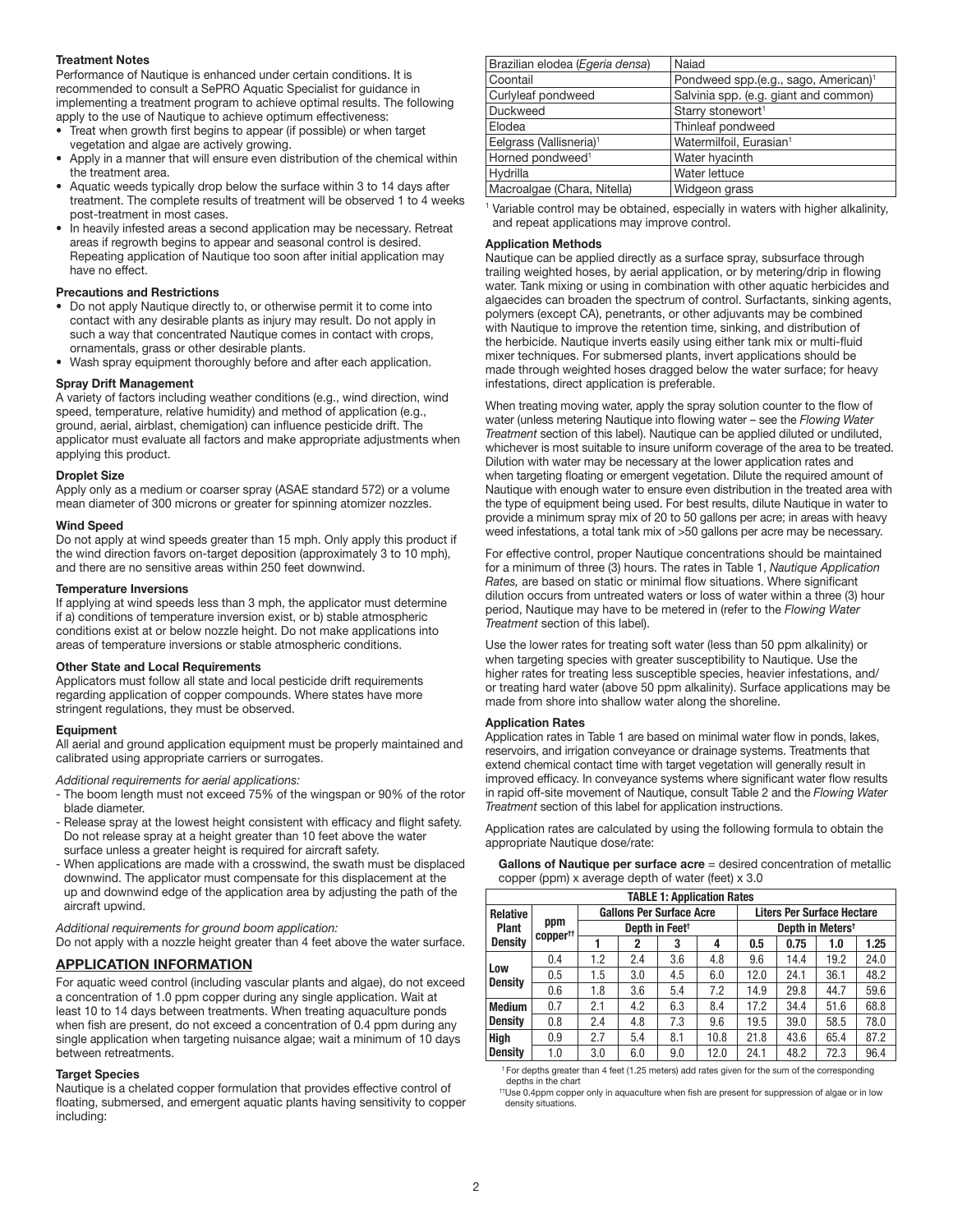#### *Free-Floating Plants*

Apply Nautique using a foliar spray at a rate of 8 - 12 gallons/acre for control of water hyacinth, duckweed, and salvinia, and up to 4 - 6 gallons/acre for control of water lettuce (do not exceed 3 gallons/acre foot). Add Nautique and the appropriate surfactant to a minimum of 20 to 50 gallons per acre with water. Use an adequate spray volume to ensure good coverage of the plant. Apply Nautique to the area where the greatest concentration of foliage is located in a manner that will optimize herbicide contact on leaf surfaces.

#### *Tank Mix*

For a broader spectrum of control, Nautique may be mixed with other herbicides or algaecides registered for aquatic use provided that no labeling prohibits such mixing. Do not exceed labeled rate or dose of any of the products in the combination. Observe the most restrictive of the labeling limitations and precautions of all products used in mixtures. To ensure compatibility, a jar test is recommended before field application of any tank mix combination. It is recommended to consult with SePRO Corporation for latest tank mix recommendations.

NOTE: Tank mixing or use of Nautique with any other product which is not specifically listed on the Nautique label shall be at the exclusive risk of the user, applicator and/or application adviser, to the extent allowed by applicable law.

- Nautique + Sonar® A.S. Tank Mix (Except California) Nautique can be mixed with Sonar A.S. to broaden the submersed weed control spectrum of either product alone and be applied as a uniform surface spray or injected under the water's surface. For best results, apply this tank mix at a minimum of 0.5 ppm Nautique and a low to moderate rate of Sonar A.S. Lower concentrations may be effective on more susceptible species.
- Nautique + Diquat Tank Mix For best results, apply Nautique/diquat (e.g. Littora®) combinations in a 2:1 ratio of Nautique:Diquat. Do not exceed maximum labeled rates for any product. For hydrilla control and control of other species with high sensitivity to copper, lower rates of Nautique may also enhance the activity of diquat. Nautique must be applied at a minimum of 0.1 ppm in combination with diquat. Higher rates may be needed in areas with dense weeds.
- Nautique + Endothall Tank Mix For best results apply Nautique at a minimum rate of 1 gallon per acre foot, in combination with a low rate of endothall.

 Nautique may be applied as a tank mix or simultaneously injected or used with the dipotassium salt of endothall (e.g. Cascade®) or the mono (N,N-dimethylalkylamine) salt of endothall (e.g. Teton®) to broaden the weed control spectrum and/or reduce injection times or rates in canals, ditches, and laterals. In flowing canals, apply Nautique via drip or injection at a typical use rate of 0.1 to 1.0 ppm in conjunction with low rates of Teton or Cascade for a minimum of one hour. Use longer application times for areas with denser weeds.

• Tank Mix Adjuvants/Surfactants - The addition of a surfactant is recommended to improve efficacy on floating and emergent plants. Silicone surfactants are not recommended for floating plants as they generally can cause the plant to sink causing the spray solution to be washed off the plant. Observe all cautions and restrictions on the labels of both products used in this mixture. Adjuvants/surfactants may also enhance performance on other species. Consult manufacturer recommendations.

#### *Flowing Water Treatment*

#### Drip System or Metering Pump Application for Canals, Ditches, and Laterals

For optimal control, Nautique should be applied as soon as submersed macrophytes or algae begin active growth or interfere with normal delivery of water (clogging of lateral head gates, suction screens, weed screens, and siphon tubes). Delaying treatment could perpetuate the problem causing massing and compacting of plants. Heavy infestations and low flows may result in pooling or uneven product distribution resulting in unsatisfactory control. Under these conditions repeated applications or increasing the water flow rate during application may be necessary.

To achieve desired control with Nautique herbicide in flowing waters, a minimum exposure period of three hours should be maintained at a concentration of 0.5 to 1.0 ppm. Other factors to consider include: plant species and density of infestation and water temperature and hardness. Longer contact times and the highest rates may be required for less susceptible species and in difficult treatment conditions (e.g. less susceptible weed species, dense weed beds, hard water).

1. Treatment with Nautique requires accurate calculations of water flow rates. Devices that provide accurate flow measurements such as weirs or orifices are the preferred method; however, the volume of water to be treated may

also be estimated using the following formula:

**Cubic feet per second (cfs)** = average width (feet) x average depth (feet) x average velocity (feet/second) x 0.9

 The velocity can be estimated by determining the length of time it takes a floating object to travel a defined distance. Divide the distance (feet) by the time (seconds) to estimate velocity (feet/seconds). This measure should be repeated 3 times at the intended application site and then calculate the average velocity.

2. After accurately determining the water flow rate in cubic feet per second(s) (cfs) or gallons/minute, find the corresponding drip rate in Table 2. For flow rates not listed in the table, multiply the flow rate by the recommended amount of Nautique in 1 cfs for application rates or use the below formula.

cfs X desired concentration of metallic copper (ppm) = quarts/hour of application

| <b>TABLE 2: Drip or Injection Application Rates For Flowing Water</b> |          |                            |                           |                |  |  |
|-----------------------------------------------------------------------|----------|----------------------------|---------------------------|----------------|--|--|
| <b>Water Flow Rate</b>                                                |          | <b>PPM Copper</b>          | <b>Nautique Drip Rate</b> |                |  |  |
| cfs                                                                   | gal/min. |                            | Quart/hr                  | ml/min         |  |  |
|                                                                       | 450      | $0.5 - 1.0$                | $0.5 - 1.0$               | $7.9 - 15.7$   |  |  |
| 2                                                                     | 900      | $0.5 - 1.0$                | $1.0 - 2.0$               | $15.7 - 31.5$  |  |  |
| 3                                                                     | 1,350    | $0.5 - 1.0$                | $1.5 - 3.0$               | $23.6 - 47.3$  |  |  |
|                                                                       | 1,800    | $0.5 - 1.0$                | $2.0 - 4.0$               | $31.5 - 63.0$  |  |  |
| 5                                                                     | 2.250    | $0.5 - 1.0$                | $2.5 - 5.0$               | $39.4 - 78.8$  |  |  |
| 10                                                                    | 4.500    | $0.5 \pm 0.$<br>ᠸ.ᠸ<br>᠇.ᠣ | $5.0 - 10.0$              | $78.8 - 157.7$ |  |  |
| 100                                                                   | 45.000   | $0.5 - 1.0$                | $50 - 100$                | 789 - 1.577    |  |  |

 Calculate the amount of Nautique needed to maintain the drip rate for a treatment period of 3 hours by multiplying quart(s)/hour by 3 or milliliters/minute by 180. For longer injection periods, multiply dosage rate by desired time in minutes or hours as appropriate.

 Rates will target up to 1.0 ppm copper concentration in the treated water for the treatment period. Lower concentrations may be used on susceptible plant species or if longer exposure/injection times are maintained. Introduction of Nautique should be made in the channel at weirs or other turbulence-creating structures to promote the dispersion of the chemical.

Use a drum or tank equipped with a valve or other volume control device that can be calibrated to maintain a constant drip rate. Use a stopwatch and appropriate measuring container to set the desired drip rate. Readjust accordingly if the canal flow rate changes during the treatment period. A small pump or other metering device may be used to meter Nautique into the water more accurately. Application can be made using diluted or undiluted material.

Results can vary depending upon species and density of vegetation, desired distance of control and flow rate, and impact of water quality on Nautique and efficacy. Periodic maintenance treatments may be required to maintain seasonal control (every 2 to 6 weeks). In addition, Nautique can be used in a rotational program with other herbicides labeled for flowing water for an integrated management approach. It is recommended to consult a SePRO Aquatic Specialist to determine optimal use rate location of treatment stations and duration of treatment period under local conditions.

#### *Slug Application Method for Flowing Irrigation Canals with no Functioning Potable Water Intakes*

Do not use this method of application in flowing canals with functioning potable water intakes at or downstream from the application site. For optimal control, apply Nautique as soon as plants begin active growth or interfere noticeably with normal delivery of water. Heavy infestations and low flow may cause poor distribution resulting in unsatisfactory control. Under these conditions repeated applications or increasing water flow rate during application may be necessary. Apply Nautique into the irrigation canal or lateral at 0.05 (6.4 fluid ounces) to 0.55 gallons (70 fluid ounces) per CFS as a slug or dump application (see above for determining CFS). Depending upon water hardness, alkalinity, velocity and plant conditions, a slug application is typically required every 5 to 30 miles. High water hardness or alkalinity levels may require the use of higher rates within the rate range above to achieve control. When velocity levels are higher (>1 foot per second) distance between drop stations for slug applications can be increased.

#### *Irrigation Ponds or Reservoirs*

When applying to irrigation ponds or reservoirs, it is best to hold water for a minimum of 3 hours before irrigating to ensure proper exposure of Nautique at targeted rates to plants. If water is to be continually pumped from the treated system during application, application techniques (drip, injection, or multiple spray applications) should be made to compensate for dilution of Nautique within the targeted area.